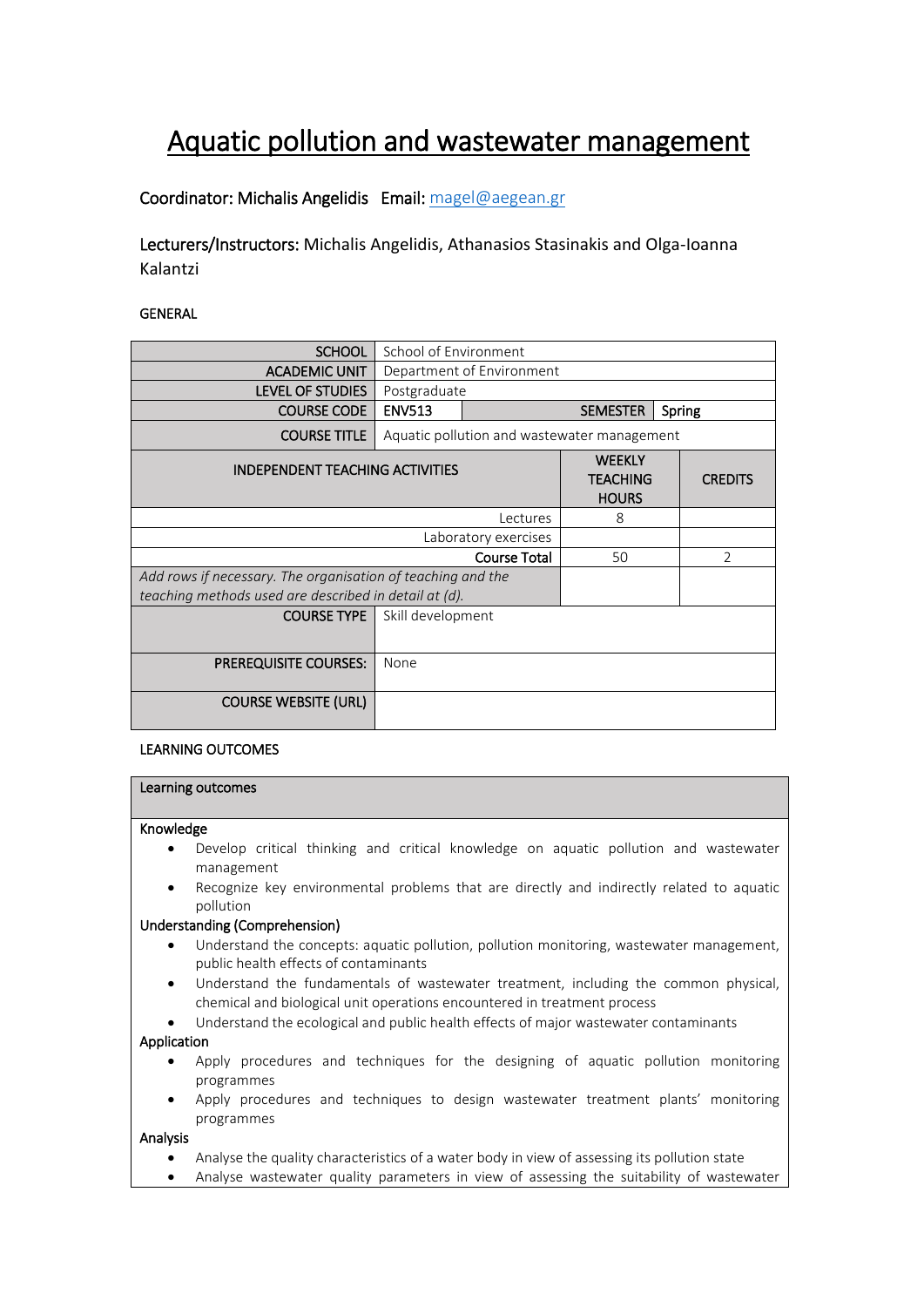treatment processes

Analyse wastewater data in view of evaluating public health effects

#### Synthesis

- Use monitoring data to identify existing pollution problems in a water body
- Use wastewater data to plan of an appropriate wastewater management plan
- Use wastewater and aquatic environment data to assess the risk for public health effects

## Evaluation

- Evaluate aquatic pollution state
- Evaluate the performance of wastewater management plans
- Evaluate public health effects risks

## General Competences

The aim of the course is to provide students with an understanding about the key concepts of aquatic pollution from municipal and industrial wastewater, the public health effects related to key wastewater contaminants and the organization of relevant pollution monitoring programs to assess the quality of the receiving waters.

The student who will successfully complete the course is expected to be able to:

- Search for, analyse and combine bibliographical and monitoring data in view of assessing aquatic pollution status and potential public health effects from municipal wastewater effluents
- Contribute to the organisation of monitoring programmes in view of assessing the quality of municipal wastewater and the ecological status of aquatic environment
- Contribute to a decision making process for the evaluation of the quality of the aquatic environment and the potential risk of wastewater to the public health
- Work in an interdisciplinary environment on wastewater management, aquatic pollution assessment and public health effects
- Work on project planning and management of environmental issues
- Respect natural environment and contribute to the sustainable development of in line with UN Sustainable Development Goals
- Communicate information, ideas, problems and solutions in relation to aquatic pollution and its mitigation, to pollution experts, decision makers and the general public

# **SYLLABUS**

## Courses outline:

- 1. Introduction to water pollution: key concepts of pollution; major groups of contaminants in municipal wastewater; fate of contaminants in the aquatic environment and impact on the aquatic ecosystem
- 2. Aquatic pollution monitoring programme to assess environmental status and relevant EU legislation
- 3. Aquatic pollution monitoring programme: Strategy for sampling, sample preservation, analysis of contaminants, data quality assurance and reporting
- 4. Municipal Wastewater Treatment and Reuse: current status in EU and legislation, basic treatment processes, common problems and monitoring strategy
- 5. Municipal Wastewater Treatment and Reuse: new problems and novel treatment processes
- 6. Sewage Sludge Treatment and Reuse: methods, sludge management in EU, legislation
- 7. Water quality: sources, fate, and transport of waterborne pathogens
- 8. Waterborne diseases and public health